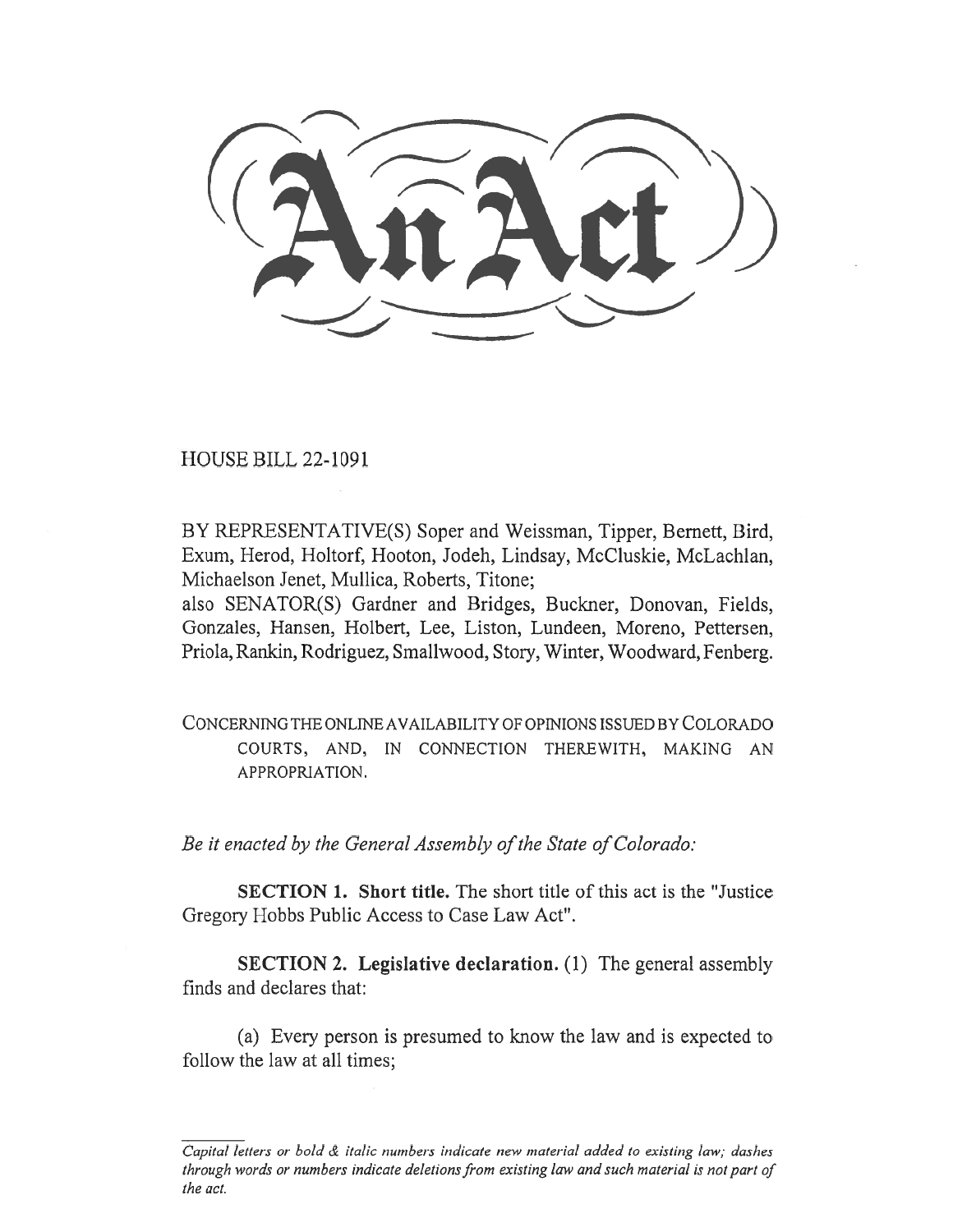(b) The Colorado constitution, Colorado Revised Statutes, Colorado court rules, and state administrative regulations are available online free of charge;

(c) Colorado supreme court opinions are case law that other state court judges are bound to follow, and published opinions of the Colorado court of appeals are case law that must be followed as precedent by all lower court judges in Colorado; and

(d) Colorado supreme court opinions and published opinions of the Colorado court of appeals should be available online in the same manner as other sources of law.

SECTION 3. In Colorado Revised Statutes, amend 13-2-122 as follows:

13-2-122. Supreme court and court of appeals opinions published. (1) The opinions of the supreme court of the state of Colorado and of the court of appeals shall MUST be published in volumes of the size, as nearly as may be, as present volumes of the Colorado reports, and containing not less than six hundred fifty pages each.

(2) (a) IN ADDITION TO THE PUBLISHING REQUIRED PURSUANT TO SUBSECTION (1) OF THIS SECTION, AND EXCEPT FOR UNPUBLISHED OPINIONS DESCRIBED IN SUBSECTION (2)(b) OF THIS SECTION, ON OR BEFORE MARCH 1, 2024, BUT NO EARLIER THAN JULY 1, 2023, THE JUDICIAL DEPARTMENT SHALL PUBLISH ONLINE, IN A SEARCHABLE FORMAT, AND MAKE AVAILABLE FREE OF CHARGE, EVERY OPINION OF THE SUPREME COURT OF THE STATE OF COLORADO AND OF THE COURT OF APPEALS. THE JUDICIAL DEPARTMENT AND THE GENERAL ASSEMBLY SHALL EACH INCLUDE A LINK TO THE OPINIONS WEB PAGE IN A CONSPICUOUS PLACE ON THEIR WEBSITES.

(b) AN OPINION OF THE SUPREME COURT OF THE STATE OF COLORADO NOT PUBLISHED PURSUANT TO SUBSECTION (1) OF THIS SECTION AND ANY COURT OF APPEALS OPINION NOT DESIGNATED FOR OFFICIAL PUBLICATION PURSUANT TO THE COLORADO APPELLATE RULES IS NOT REQUIRED TO BE PUBLISHED ONLINE PURSUANT TO THIS SUBSECTION (2).

SECTION 4. In Colorado Revised Statutes, 13-2-124, amend (1) as follows:

PAGE 2-HOUSE BILL 22-1091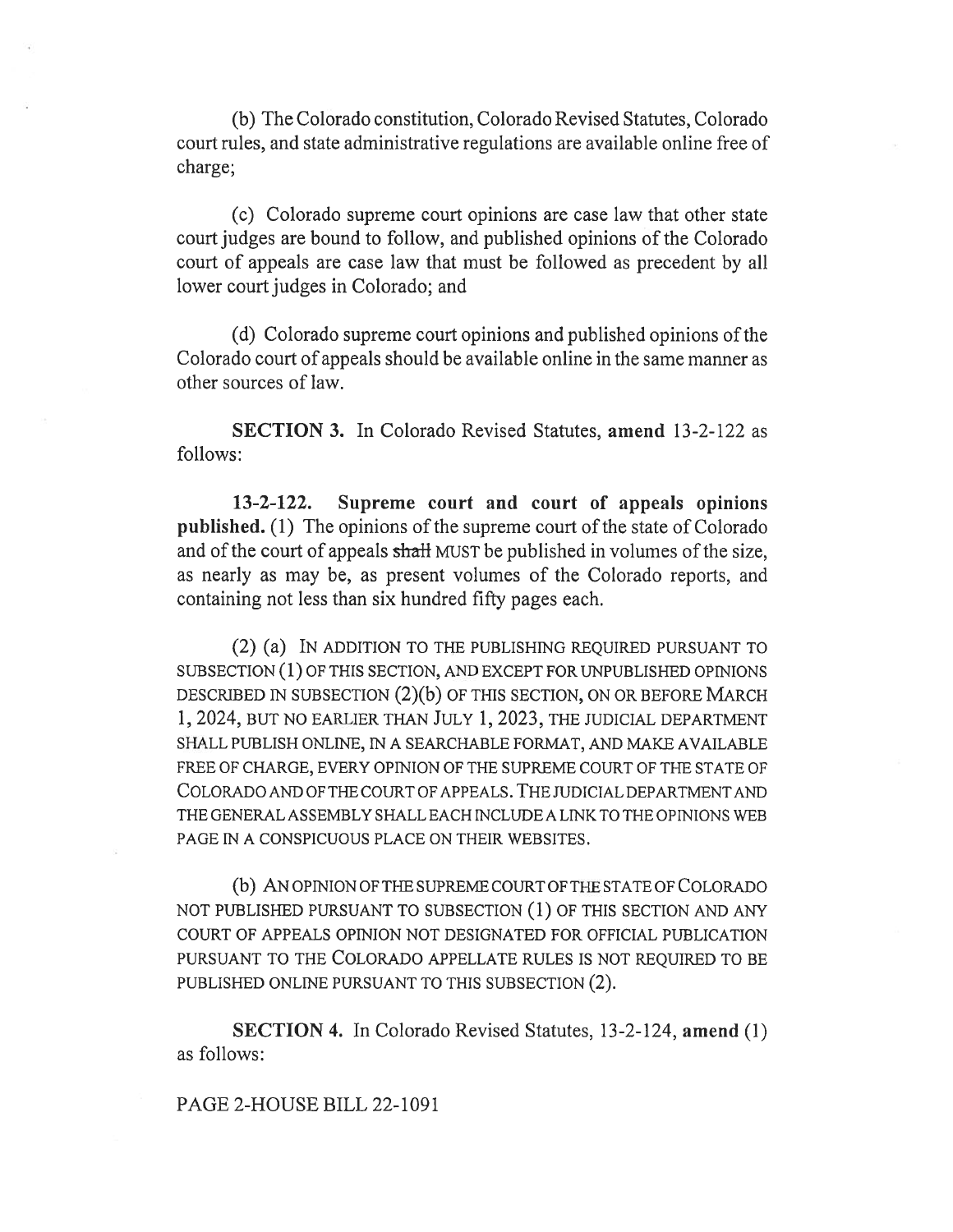13-2-124. Publication of reports. (1) In lieu of the publication of the opinions of the supreme court and the court of appeals as provided for in this article PURSUANT TO SECTION 13-2-122 (1), the supreme court may designate the published volumes of the decisions of the supreme court and the court of appeals, as the same are published by any person, firm, or corporation, to be the official reports of the decisions of the supreme court and the court of appeals. Any publication so designated as the official reports may include both the opinions of the supreme court and the court of appeals in the same volume.

SECTION 5. Appropriation. For the 2022-23 state fiscal year, \$100,000 is appropriated to the judicial department. This appropriation is from the general fund. To implement this act, the department may use this appropriation for information technology infrastructure.

SECTION 6. Act subject to petition - effective date. This act takes effect at 12:01 a.m. on the day following the expiration of the ninety-day period after final adjournment of the general assembly; except that, if a referendum petition is filed pursuant to section 1 (3) of article V of the state constitution against this act or an item, section, or part of this act within such period, then the act, item, section, or part will not take effect unless approved by the people at the general election to be held in